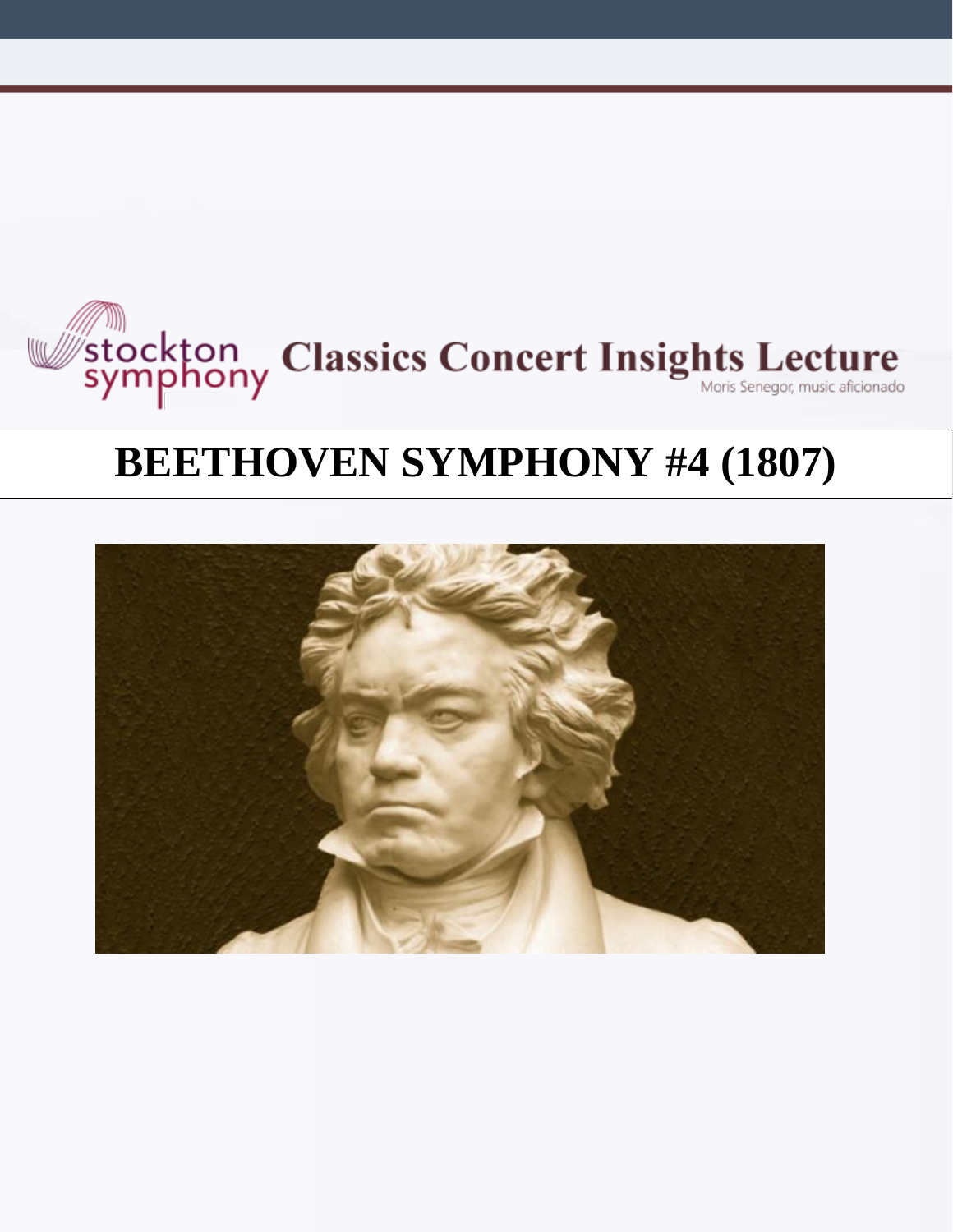# **BEETHOVEN SYMPHONY #4 (1807)**

"*A slender Grecian maiden between two Nordic giants.*" (Schumann)

# **MUSICAL HISTORY:**

- $\triangleright$  Middle Ages and Renaissance.
- Ø **Baroque** (1600-1750): Bach, Handel, Vivaldi.
- Ø **Classical** (1750-1803): Haydn, Mozart, early Beethoven.
- Ø **Romantic** (1803-1900): Late Beethoven, Brahms, Schumann, Tchaikovsky, Mahler.
- Ø **20th Century:** Stravinsky, Copland, Bartok.

## **BEETHOVEN BIOGRAPHY (1770-1827):**

- $\triangleright$  Born and raised in Bonn; father was musician.
- $\triangleright$  Moved to Vienna 1792, studying briefly with Haydn and Salieri.
- Ø Early career as a piano virtuoso; compositions receive praise.
- $\geq 1796$  Beginning of hearing loss.
- $\geq$  1802 Heiligenstadt Testament.
- $\triangleright$  Napoleonic Wars 1802-1815. Vienna occupied twice by the French, 1805 & 1809.
- $\geq 1807$  Fourth Symphony.
- $\geq 1808$  Fifth & Sixth Symphonies premiered.
- $\geq$  1811 Stopped performing or conducting due to hearing loss.
- $\geq 1815-20$  Decline in compositional output; custody battle for nephew.
- $\geq$  1824 Ninth Symphony; Beethoven personally conducted it.
- $\geq$  1827 Died of alcoholic liver disease.

# **BEETHOVEN'S CAREER (1770-1827):**

- Ø **Viennese Period** (1790-1802): Classical works; Symphonies #1-2, Piano Concerti #1-3.
- Ø **Heroic Period** (1803-1815): Romantic works; Symphonies #3-8, Piano Concerti # 4-5, Violin Concerto.
- Ø **Late Period** (1815-1827): Symphony #9, Great Fugue.

# **BEETHOVEN'S COMPOSITIONAL STYLE:**

- $\triangleright$  The composer's need for expression supersedes other concerns, including musical form.
- Ø Rhythm assumes thematic importance. "*It is astonishing how many of Beethoven's themes can be recognized by their bare rhythm without quoting any melody at all.*" (Tovey)
- $\triangleright$  Thematic unity; large compositions built from small ideas.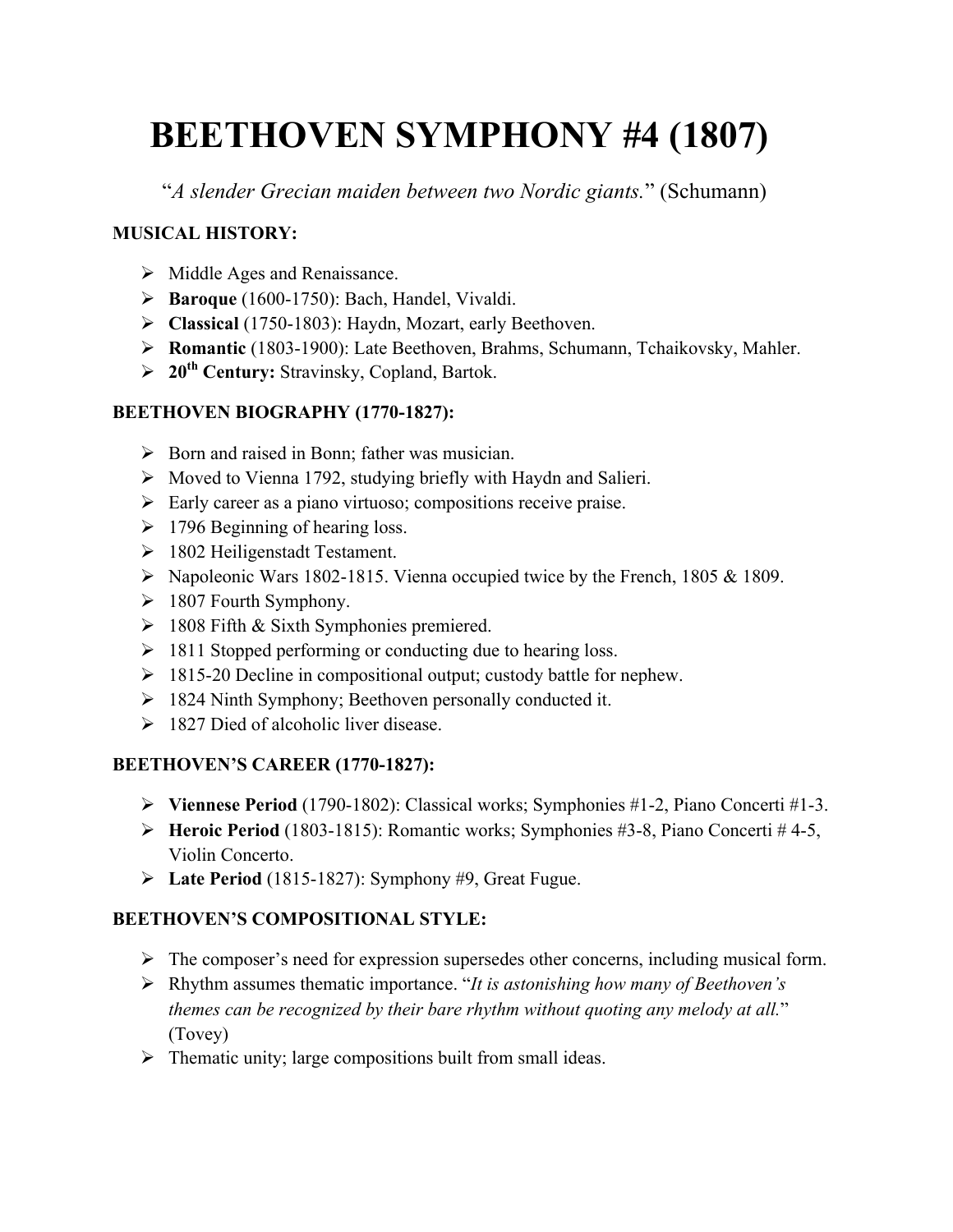#### **HISTORY OF THE SYMPHONY:**

- $\triangleright$  Composed mostly in 1806, concurrently with Symphony #5. Shares compositional features with the Fifth.
- $\triangleright$  There are very few preliminary sketches for this symphony, uncharacteristic of Beethoven. He seems to have composed it with much ease.
- $\triangleright$  Greenberg suggests that this is because the Fifth provided the material Beethoven needed for the Fourth.
- $\triangleright$  Premiered in March 1807 in a private concert in Vienna for Prince Lobkowitz, a major benefactor.
- Ø Dedicated to Count Franz von Oppersdorff, an aristocrat and Beethoven admirer who commissioned the work.
- $\triangleright$  NOTE: 1806 was a very productive year for Beethoven. He composed eight major masterpieces: Appassionata Sonata, three Razumovsky String Quartets, Fourth Piano Concerto, Violin Concerto, Symphonies # 4 and 5.

### **POPULARITY:**

- $\triangleright$  Beethoven's Fourth is one of his least commonly performed symphonies.
- Ø It suffers from being sandwiched between two grand works, the Eroica and Fifth, "*a slender Grecian maiden between two Nordic giants.*" (Schumann)
- $\triangleright$  Many have considered the Fourth a regression after Eroica, to a smaller scale and Classical style. Many others have come to Beethoven's defense, expounding on its novel aesthetics, strength of composition and momentum.

#### **INSTRUMENTATION:**

- $\triangleright$  Beethoven employs a Classical Era orchestra characteristic of Mozart or Haydn.
- $\triangleright$  The tympani emerges as a dramatic factor. (Lockwood)

#### **MOVEMENTS:**

- Ø ADAGIO ALLEGRO VIVACE: Slow introduction Sonata Form
- Ø ADAGIO: Slow movement; quasi Sonata Form
- Ø ALLEGRO VIVACE: Scherzo; A-B-A-B-A
- Ø ALLEGRO MA NON TROPPO: Sonata Form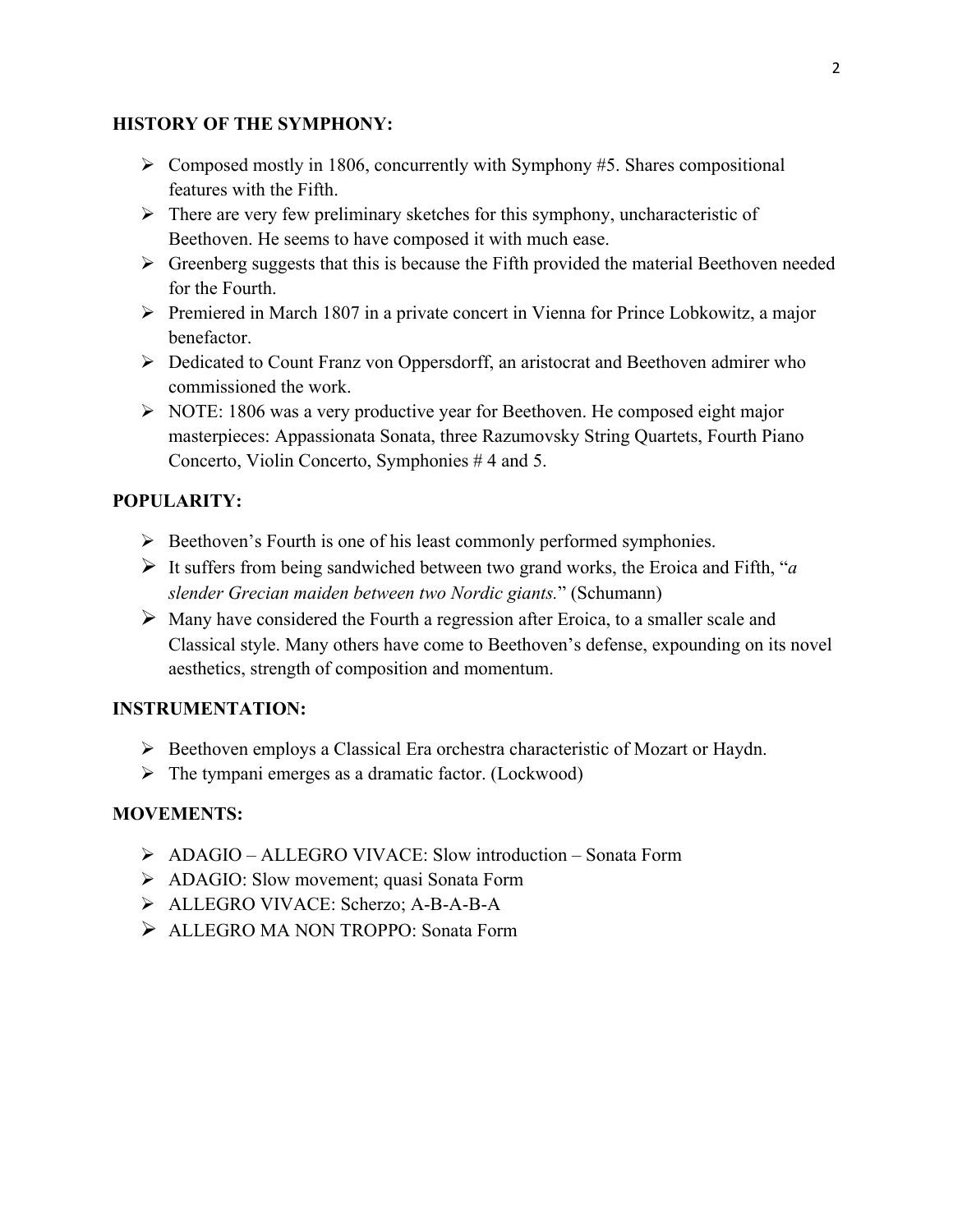# **FIRST MOVEMENT:** 2/2 meter; B-flat minor-B flat major

#### INTRODUCTION:

The symphony begins with a slow, hushed, mysterious, somewhat ominous introduction, ambiguous in its key area. It sets up an expectation of tension and suspense that is soon wiped out as it unexpectedly transitions into lively, energetic music.

- $\triangleright$  PART I:
	- Music starts with a quiet, mysterious mood set by a pedal in wind and horns.
	- Strings play a slow pianissimo melody, a descending line of thirds. Music is in B-flat minor, a completely unexpected key.
	- Bare strings play a step-wise rising falling melody that sounds like sneaky footsteps.
	- A two note conversation between strings and winds.
- $\triangleright$  PART II<sup>.</sup>
	- Pedal in winds and horns starts again, played a bit more emphatically.
	- Mood remains quiet and mysterious. The harmony moves toward G-flat, still away from the home key.
	- Falling melody in strings repeated pianissimo.
	- The footsteps return.
	- Two note conversation between strings and winds.
- $\triangleright$  PART III<sup>.</sup>
	- Pedal begins a third time. This section is different than the preceding two.
	- The music is anticipatory, made of two note motives.
	- Music goes through a harmonic progression, ending in B-flat major.
- $\triangleright$  TRANSITION INTO THEME I:
	- Sudden loud fortissimo tutti chord ends with loud arpeggio. It cuts through the earlier mood. Pause.
	- Another *ff* chord and arpeggio.
	- Five more *ff* arpeggios follow, in increasing acceleration, hurling the music forward toward Theme I of the exposition.
- $\triangleright$  NOTE: This introduction was not new.
	- Haydn had previously done the same; e.g Symphony #103 (1795) begins with a long drumroll followed by a slow, solemn, mysterious introduction, ambiguous in key area. A cheerful E-flat major movement then emerges.
	- Nevertheless, Beethoven's served as a model for future such introductions: Weber *Der Freischutz* (1821), Mahler Symphony #1 (1889), R. Strauss *Also Sprach Zarathustra* (1896), Stravinsky *Firebird* (1910).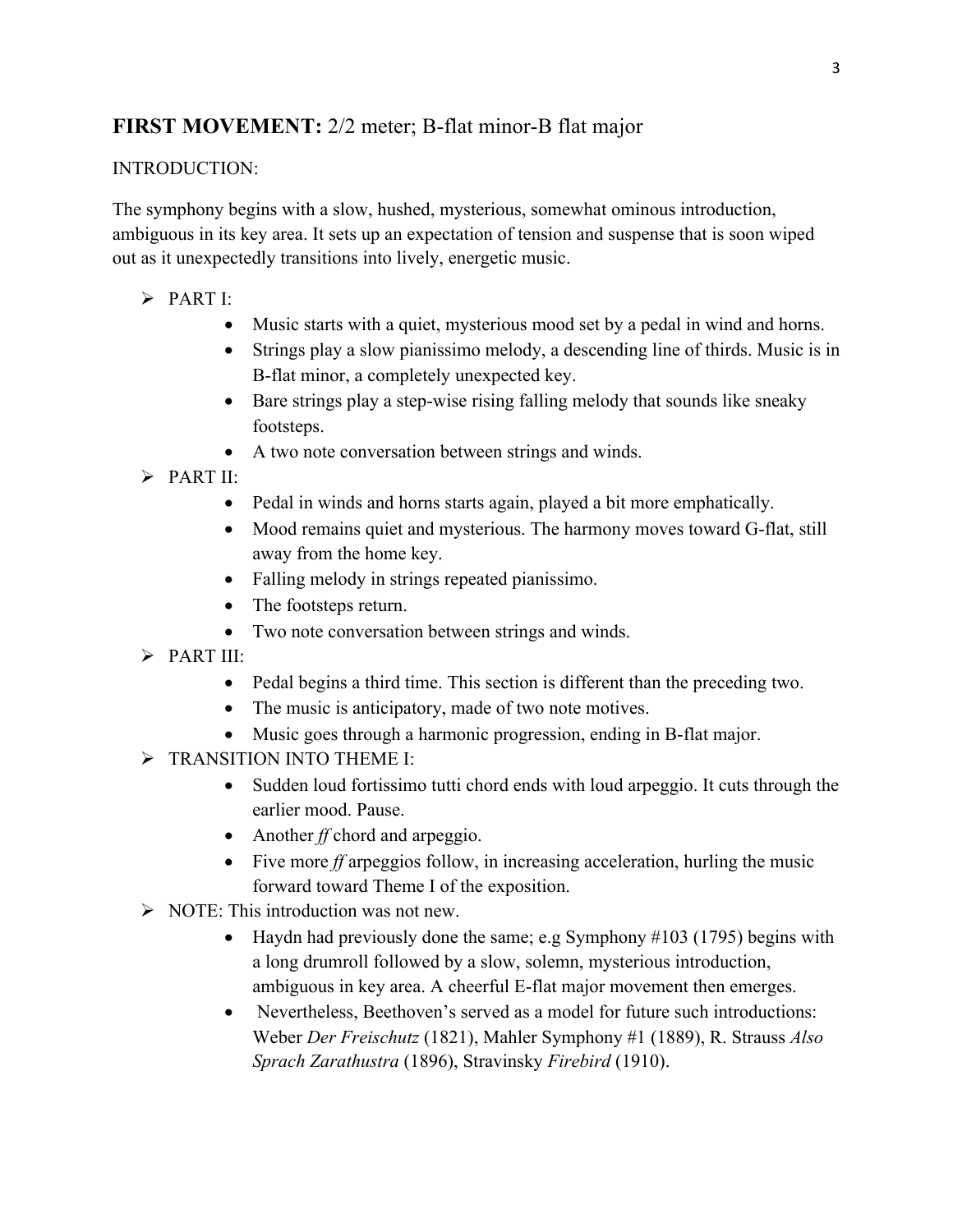#### EXPOSITION:

- $\triangleright$  THEME I (B-flat major):
	- The hurling arpeggios lead to an energetic martial phrase in strings (Phrase A), that receive a *dolce* (sweet) lilting response from winds (Phrase B).
	- NOTE: *Dolce* is one of Beethoven's favorite score instructions.
	- Theme I repeated more assertively, the lilting Phrase B loud in strings.
	- A quiet interlude leads to a crescendo and fortissimo statement of sequenced Phrase A motives.
- Ø MODULATING BRIDGE:
	- Brief. Music energetically continues with a rising idea based on Phrase A.
- $\triangleright$  THEME II COMPLEX (F major):
	- PART 1: A graceful melody begins in canon on bassoon, oboe, then flute, and is extended, receiving a response from strings.
	- NOTE: This melody is derived from the descending thirds of the slow introduction.
	- Crescendo on a rising three note idea (an inversion of the Theme II melody) climaxes in loud chords.
	- PART 2: A rustic melody in clarinet and bassoon, marked *dolce*. Tune derived from Phrase B of Theme I.
	- Melody repeated loud, tutti. Open cadence.
- Ø CLOSING MATERIAL:
	- Quiet string tremolos alternate with two brief fortissimo orchestral gestures.
	- Crescendo on this idea climaxes.
	- Closing theme: simple three note rising idea in strings, punctuated by a closed cadence. Derived from Theme I Phrase A. Heard twice.
	- Closing Theme motive transitions into the idea that began the exposition, seamlessly ushering the Exposition Repeat.
- $\triangleright$  NOTE:
	- The themes of this Exposition are unlike those of the Classical Era: complex phrasing, "theme groups," assertive and lyrical elements in both themes.
	- The key areas of the themes do, however, adhere to the Classical formula.

## EXPOSITION REPEAT:

- $\triangleright$  Beethoven calls for a verbatim repeat of the exposition. Some conductors follow this instruction, others don't.
- $\triangleright$  The Closing Material ends differently than the first Exposition. The fast Closing Theme is the same, but at the very end, its main motive seamlessly transitions into Development Part I.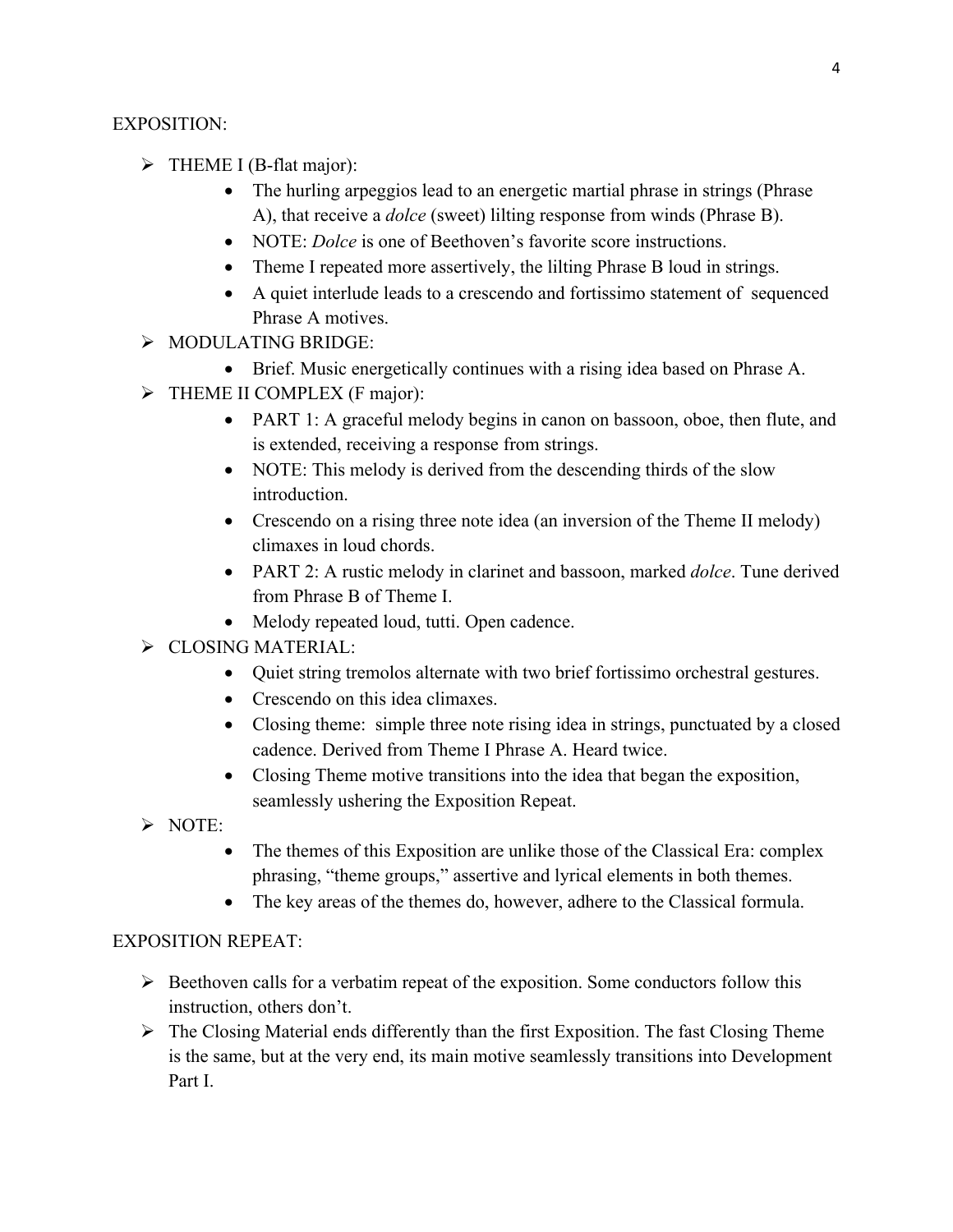$\triangleright$  NOTE: The music is moving with great momentum and this moment is easy to miss. Beethoven did not leave a clear demarcation between these two sections.

#### DEVELOPMENT:

A brief section, mainly concerned with elements of Theme I.

- Ø PART I: Theme I Phrase A sequenced down in various harmonies.
- Ø PART II: Quiet anticipatory music leads to a pretty passage: Theme I Phrase A alternating with a lush version of Phrase B, in different instrument groups.
- Ø PART III: Abrupt mood change: Phrase A motive dramatically juxtaposed against loud orchestral chords.
- Ø PART IV: Music calms. Leading gestures of the introduction Part III, followed by a statement of Theme I Phrase B. This is extended and developed.
- $\triangleright$  TRANSITION INTO RECAP: Another quiet, mysterious transitional passage with soft tympani rolls, leads to a dramatic crescendo into the "hurling" music of the exposition.
- $\triangleright$  NOTE: This transition is already in the home key of B-flat major, the tympani rolls in Bflat making it apparent. Harmonically Recapitulation has already begun, although the listener is not aware of this. Melodically, the passage feels like a long preparation for Recap.

### RECAPITULATION:

- $\triangleright$  THEME I: (B-flat major) Truncated, but each phrase, A & B, doubled in length.
- $\triangleright$  BRIDGE: Loud, in full orchestra, with a strong rhythmic drive.
- $\triangleright$  THEME II COMPLEX: (B-flat major) Repeated, as in Exposition, but, in keeping with the Classical formula, in the home key.
- $\triangleright$  CLOSING MATERIAL: Same as in the Exposition.
- $\triangleright$  NOTE: Most Classical Era Recaps are verbatim repeats of the Exposition, all in the home key. This one is so, except for the truncated recap of Theme I. Why? Perhaps we've heard it enough, especially since Development was all about Theme I.

## CODA:

- $\triangleright$  Hurling music leads to a variation of Theme I Phrase A, stated twice.
- $\triangleright$  Theme I Phrase B also stated twice, punctuated by loud, fanfare-like exclamations.
- $\triangleright$  Concluding chords, loud and celebratory.
- $\triangleright$  NOTE: Beethoven is well known for his extended codas that are in effect second development sections. This Coda isn't one of them. It is a typical Classical Era coda, brief and to the point, serving only one function: conclude the movement.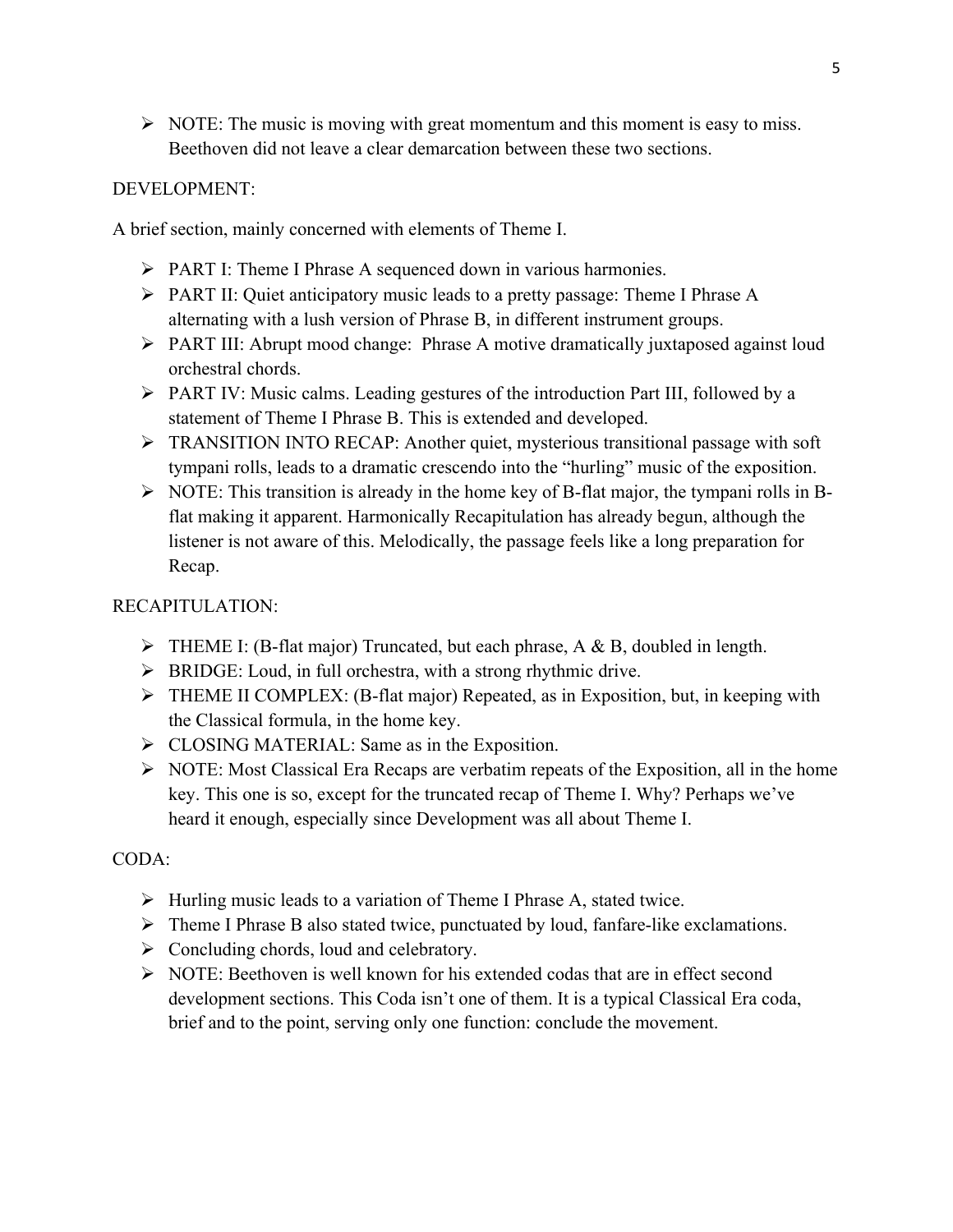# **SECOND MOVEMENT:** 3/4 meter; E-flat major; quasi sonata form

There are different interpretations of the structure of this movement. Some view it as a Rondo, others as a Sonata Form variant.

### EXPOSITION:

- Ø BRIEF INTRODUCTION; THE OSTINATO:
	- The movement begins with a quiet two-note ostinato in second violins.
	- This is derived from the falling melody of the First Movement Introduction.
	- NOTE: This ostinato will permeate the entire movement.
- $\triangleright$  THEME I (E flat major):
	- A lovely, aria-like melody unfolds leisurely in first violins. The passage is marked *cantabile* by Beethoven.
	- It is accompanied by the ostinato.
	- Music rises to a climax, on an emphatic orchestral statement of the ostinato.
	- Variation of Theme I in winds, slightly louder, still accompanied by ostinato.
	- Another climax on the ostinato, a variation of the earlier one.
- Ø MODULATING BRIDGE:
	- Dramatic horn/wind fanfares alternate with a lyrical string melody. Repeated three times.
	- Transitional passage in strings prepares the way to Theme II.
- $\triangleright$  THEME II (B-flat major):
	- A sweet, quiet melody in clarinet, in conversation with strings.
	- Melody continues in bassoon, then clarinet, with ostinato in accompaniment.
	- Ends in a closed cadence after a brief climax.
- $\triangleright$  CLOSING MATERIAL:
	- *Dolce* melody in bassoon, then winds, with a busy string accompaniment. The ostinato ticks on.
	- Climaxes on loud orchestral chords based on the ostinato.

#### DEVELOPMENT:

- Ø PART I: THEME I RE-STATED
	- Ostinato introduction is followed by Theme I, in an ornamented variation.
	- Music rises on the ostinato.
	- NOTE: This episode is the main cause of the different interpretations of the movement. Some consider it Recapitulation before Development; others, simply part of the Development; yet others see it as typical of a Rondo.
- Ø PART II: ANGST
	- A surprise! Dramatic shift to E-flat minor.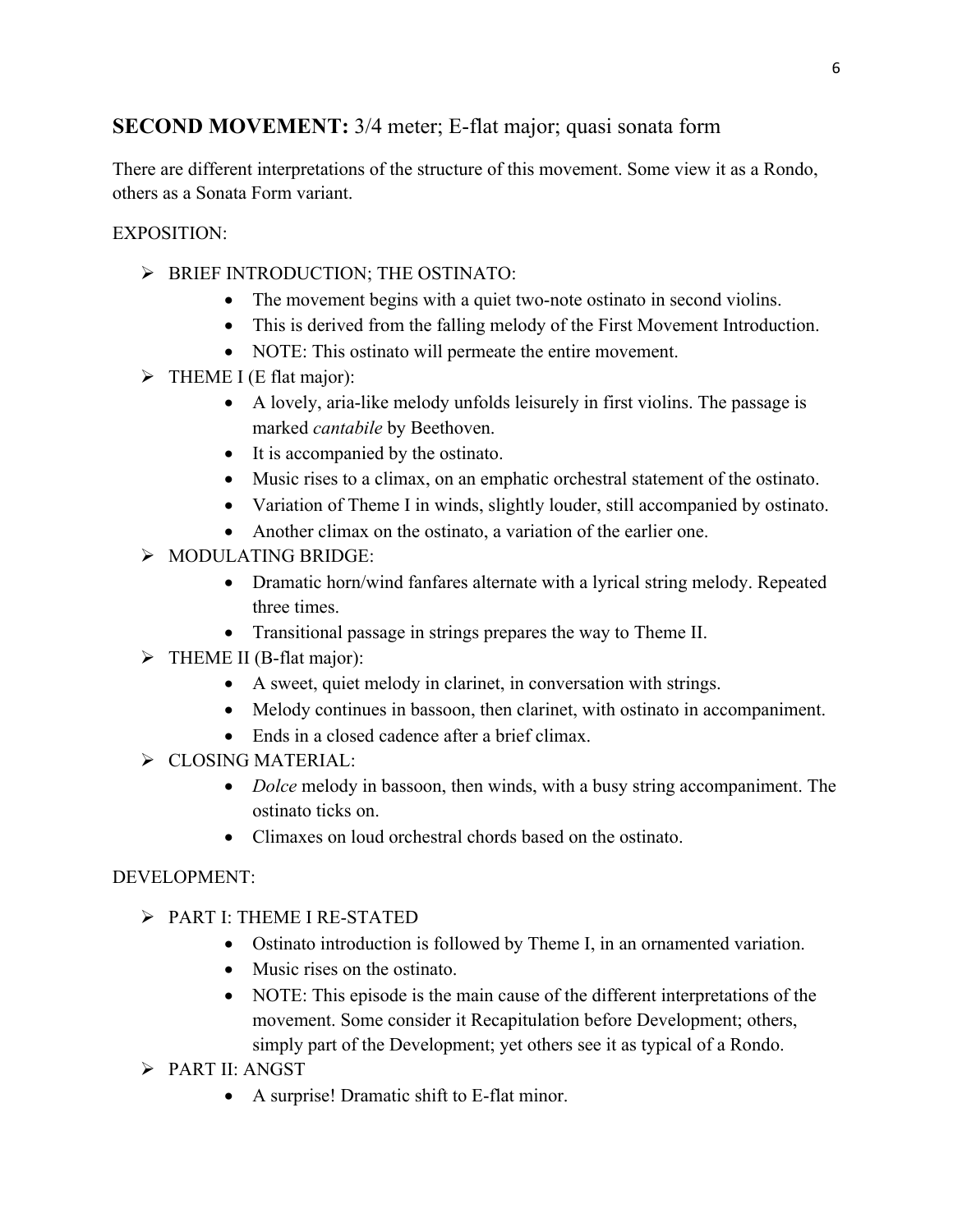- Music abruptly assumes a gravitas it previously lacked.
- Loud, sustained orchestral chords form a chromatically descending, tragic melody.
- NOTE: This melody is derived from the falling idea of the First Movement Introduction.
- NOTE: Some scholars have attributed this passage to Beethoven's "Immortal" Beloved" episode of unrequited love.
- $\triangleright$  PART III:
	- First and second violins, otherwise unaccompanied, perform a chorale-like passage, marked *espressivo* by Beethoven.
- $\triangleright$  PART IV:
	- The ostinato returns in bassoon, creating an impression that we are entering Recap. Not quite!
	- The falling motive of Part II developed in flute, juxtaposed against the ostinato.
	- Brief wind transition into Recap.

## RECAPITULATION:

- $\triangleright$  Ostinato in tympani.
- $\triangleright$  A louder, more expressive variation of Theme I in flute, then in flute & clarinet with sighing strings in accompaniment.
- $\triangleright$  Crescendo and climax on ostinato.
- $\triangleright$  NOTE: As in the First Movement, the Recap of Theme I is truncated, heard once.
- $\triangleright$  Bridge: repeated as in the exposition.
- $\triangleright$  Theme II recapped in clarinet conversing with strings, now in the home key of E-flat major. Climaxes.
- $\triangleright$  Closing Theme, *dolce*, in strings and winds.
- $\triangleright$  Closing Theme motive in strings with concluding chords in winds in a passage marked *perdendo* (dying away) creates the impression the movement is about to end.
- $\triangleright$  Not quite!

# CODA:

- $\triangleright$  Brief recall of Theme I in winds.
- $\triangleright$  In a pianissimo passage, a rising motive from the Closing Theme is stated by horns, strings and winds.
- $\triangleright$  Loud orchestral climax! This slow movement will not fade away quietly.
- $\triangleright$  Solo tympani beats the ostinato.
- $\triangleright$  NOTE: Beethoven was the first composer to treat the tympani as a real musical instrument. This passage is a good example.
- $\triangleright$  Another loud orchestral chord provides a majestic conclusion to the movement.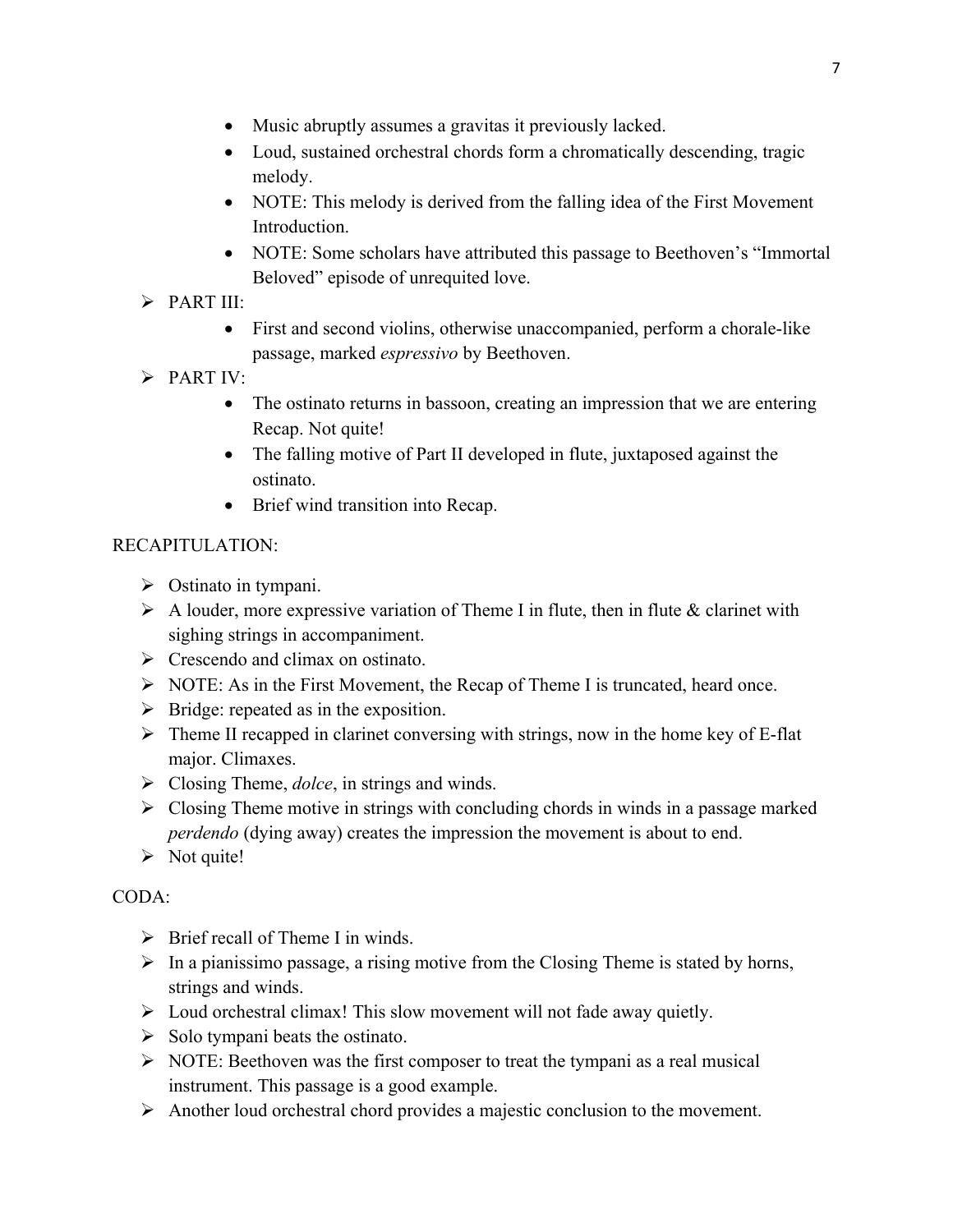#### NOTES:

- Ø This is a "*really slow,*" slow movement (Steinberg), rare in Beethoven's oeuvre. "*Not until the Ninth would Beethoven again write a symphony with a really slow 'slow*  movement."
- $\triangleright$  The persistent ostinato of this movement creates a rhythmic undertone unexpected for lush, lyrical music. Most composers would have accompanied with equally lush countermelodies. "*Its inner contrast between a pervasively rigid rhythm and the most gloriously free melodic invention Beethoven had yet achieved, creates a unique fascination, a sublime discomfort of mind and sense.*" (Simpson)

## **THIRD MOVEMENT:** 3/4 time, B-flat major, A-B-A-B-A form

A: Scherzo

- $\triangleright$  A: Theme (B flat major) is a jagged upwards melody in orchestra, followed by ascending-descending scales in strings and winds. It ends with a rising climax.
- $\triangleright$  A: Theme repeated verbatim.
- $\triangleright$  A': Variation on the theme:
	- Jagged melody extended in a developmental passage (D flat major).
	- Brief climax.
	- Theme is re-stated (B flat major).
	- Louder, more extended climax.
- $\triangleright$  A': Variation on the theme is repeated.
- $\triangleright$  NOTE: This first Scherzo is the longest. Each return will be progressively shorter.

#### B: Trio

- $\triangleright$  Trio theme (B flat major) is a rustic melody. Winds converse strings in a passage that evokes country bands that Beethoven frequently encountered.
- $\triangleright$  Extended variation of Trio theme.
- $\triangleright$  Louder version of theme, with thicker texture. Rises to fortissimo, then gradually falls.

#### A: Scherzo

- $\triangleright$  A: Scherzo theme, stated once.
- $\triangleright$  A': Also stated only once.

#### B: Trio

 $\triangleright$  Repeated verbatim.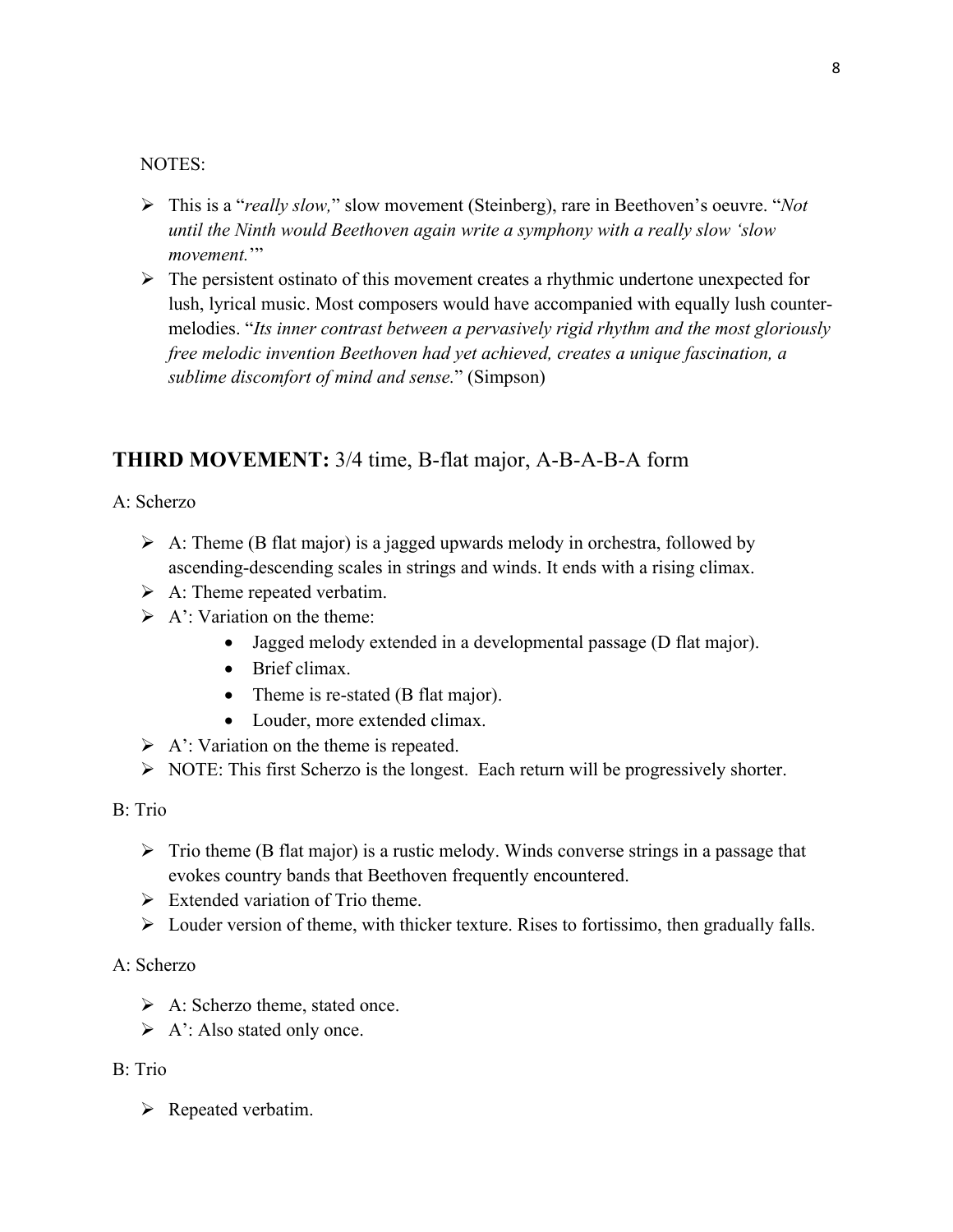A: Scherzo/Coda

- $\triangleright$  A: Scherzo theme, stated once.
- $\triangleright$  A' truncated: The climax of the variation only.
- $\triangleright$  Brief, fortissimo concluding chords.

#### NOTE:

- $\triangleright$  This is the first instance in music history that the traditional A-B-A structure of a third movement was extended to A-B-A-B-A.
- $\triangleright$  Beethoven used the same structure in his Symphony #7.

# **FOURTH MOVEMENT:** 2/4 time, B-flat major, Sonata Form

This is a lively movement with fast, rhythmic momentum and many soft-loud juxtapositions, some humorous.

#### EXPOSITION:

- $\triangleright$  THEME I COMPLEX (B-flat major):
	- Strings quietly play a busy, chattering melody of  $16<sup>th</sup>$  note motives, quickly interrupted by a brief *forte* explosion from orchestra after two measures.
	- Strings continue on, busily.
	- A dance-like melody in strings, echoed by winds, breaks the chattering momentum. This is the only "tune" in the theme complex.
	- Fast crescendo to a *fortissimo* orchestral climax based on the chattering motives, ends with a closed cadence.
- $\triangleright$  MODULATING BRIDGE: Continues loud and fast, without losing the momentum of the first theme. Brief.
- $\triangleright$  THEME II (F major):
	- A rustic melody, *dolce,* initially in oboe, then flute. Extended in strings.
	- Quiet winds converse with loud strings in a brief developmental passage based on the theme.
	- Loud strings continue to an orchestral climax.
- Ø CLOSING MATERIAL:
	- Orchestral explosions alternate with quiet chattering strings.
	- Loud closing theme in strings, based on Theme II.
	- Climax and a closed cadence.
- $\triangleright$  NOTE: These different sections of the music go by so fast that they are difficult to identify. The momentum is briefly broken only by the tuneful melody of Theme I and the beginning of Theme II. These are easy to hear.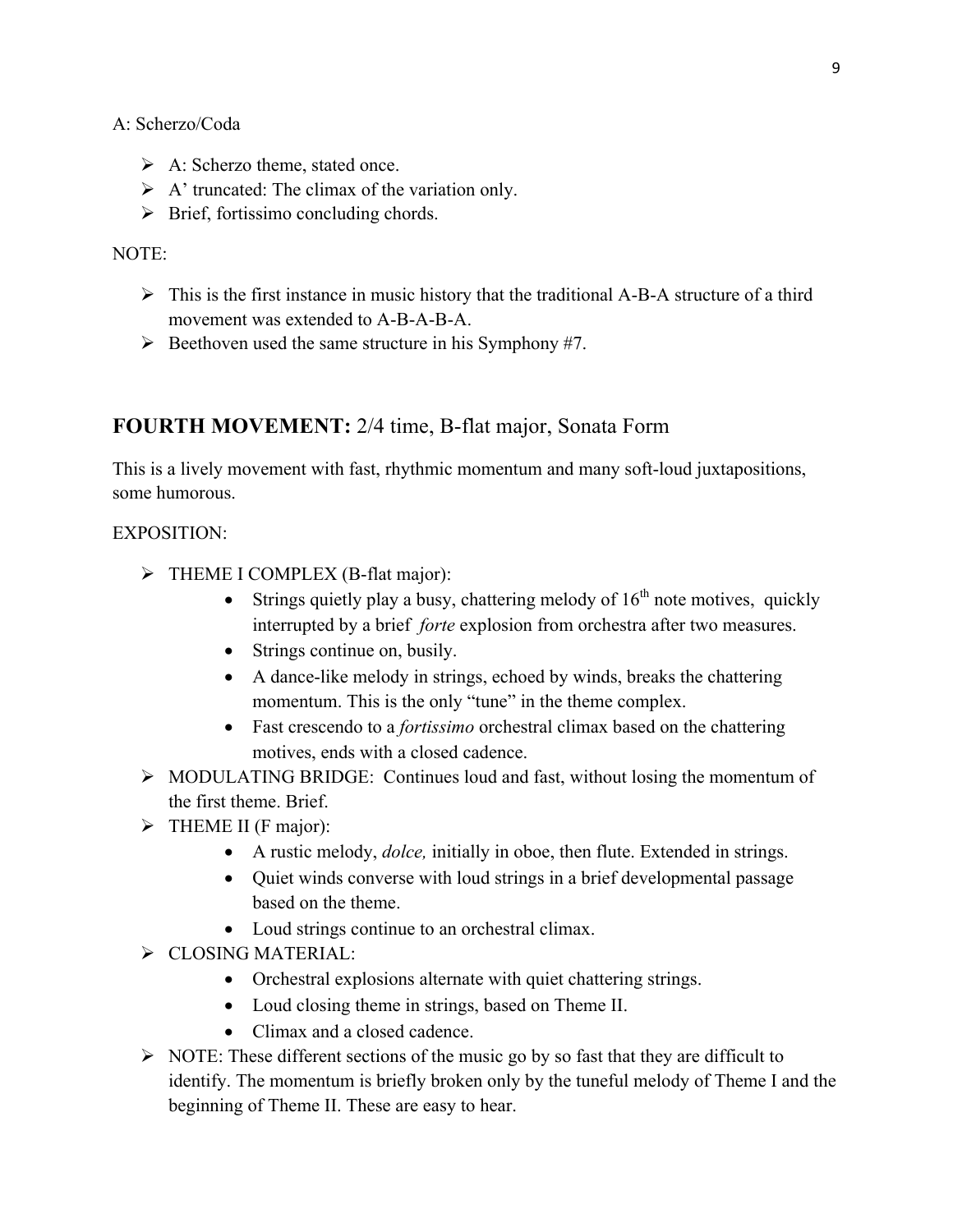### EXPOSITION REPEAT:

 $\triangleright$  Beethoven's score calls for it. Optional for some conductors.

## DEVELOPMENT:

- $\triangleright$  PART I:
	- Chattering Theme I music developed by strings in a quiet passage.
	- Crescendo ends in a *fortissimo* B note, held in tutti.
	- This brief, dramatic climax stops the momentum and creates the expectation that something important is about to happen.
- $\triangleright$  PART II:
	- Nothing important happens. Music falls into a quiet reprise of the dance-like melody of Theme I. Stated first in low strings, then violins, then winds.
- $\triangleright$  PART III $\cdot$ 
	- Theme I motives developed by quiet chattering violins alternating with *fp* explosions in low strings.
	- NOTE: *fp* means *forte piano*, a sudden dynamic change from loud to soft.
- $\triangleright$  PART IV:
	- Quiet chattering strings, same as in the beginning of Part I are followed by a crescendo into a huge, sustained orchestral climax.
	- Loud, sustained chords alternate with explosive descending arpeggios.
	- Music is fast and stormy, moving with forward momentum.
- > TRANSITION TO RECAP:
	- Music suddenly quiets down and a solo bassoon states Theme I material.
	- NOTE: The juxtaposition of sustained dramatic music followed by this episode of the solo bassoon "*chortling a bit bumptiously through the flurry of rapid fire sixteenth notes*," (Keller) is a comic moment.

By now, it should be apparent to the listener that the various loud and important sounding passages in this movement are not so. In this regard, the movement is reminiscent of *opera buffa* (comic opera).

## RECAPITULATION:

- $\triangleright$  Theme I recap is very brief. The solo bassoon statement is followed by a short, loud reference to the theme in full orchestra and the music seamlessly moves on to the bridge.
- $\triangleright$  The bridge is different than its Exposition version. Loud, fast tutti variation suddenly gives way to a quiet developmental passage where motives are passed around different instrument groups.
- $\triangleright$  After a brief climax Theme II re-stated, now in the home key of B-flat major.
- $\triangleright$  Closing material re-stated verbatim.